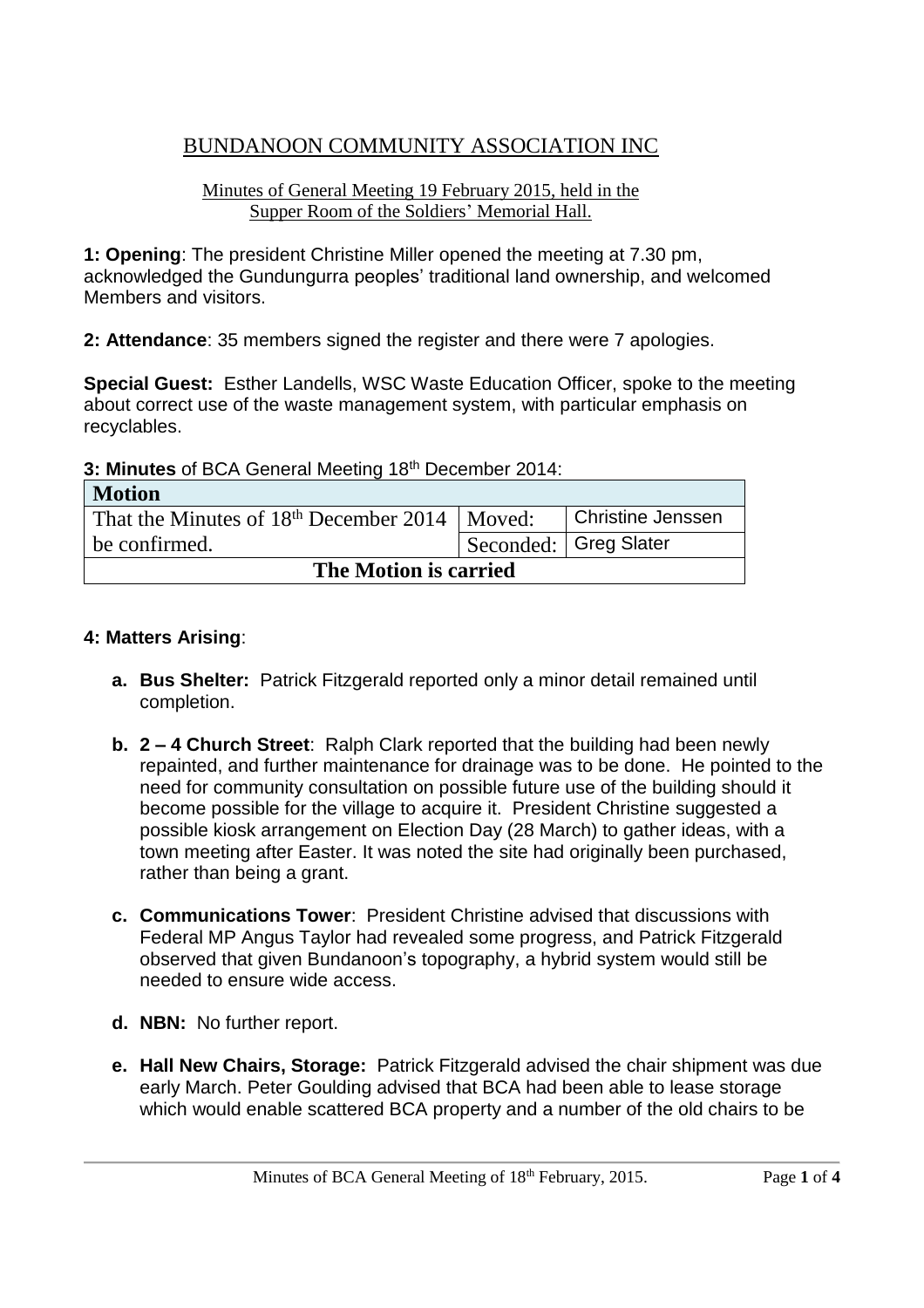stored together, pending land becoming available in Burgess Street for a permanent shed.

- **f. Hall Think Tank:** Patrick Fitzgerald reported good progress in training people to properly use Hall facilities.
- **g. Bundanoon Markets:** Fine tuning of arrangements is under way with WSC.
- **h. Railway Avenue Parking:** The appearance of widely spaced white lines was noted, and President Christine reported that contact with WSC would continue to ensure maximum care was taken when the inevitable wheel stops were installed.

## **5: President's Report**

President Christine reported as follows:

**Instruments of Delegation:** The project was almost complete for all Sub-committees for which it was appropriate. President Christine thanked Convenors and Sub-committee members for their input.

Dialogue was continuing with Community Kids and Serendipity the Choir, which was seeking Special Purpose Provisions for its document.

**State Election**: A Meet-the-Candidates occasion is scheduled for 20 March.

**Clean up Australia Day 1 March:** arrangements were in hand to work in Leaver Park on that day, the kit had been received and support is encouraged.

**Kangaroo March Re-enactment: Filming 15 February:** the organisers were very pleased with local co-operation (see Correspondence).

**Disabled Parking**: Although outside the Hall side door had been suggested it was most difficult to find a suitable location in the central area. Input from the community will be sought.

**Park Plan of Management:** The Plan has now come back from Crown Lands to WSC, and will be presented to WSC Councillors for discussion.

**WSC Bicycle Strategy:** Stage 2 documents were tabled.

**Soldiers' Memorial Hall:** WSC has proposed a welcome 21-year lease, and arrangements are proceeding.

**AGM:** Given that the AGM will take place on 19<sup>th</sup> March and that there are three expected vacancies on the Committee, attention needs to be given to finding suitable candidates.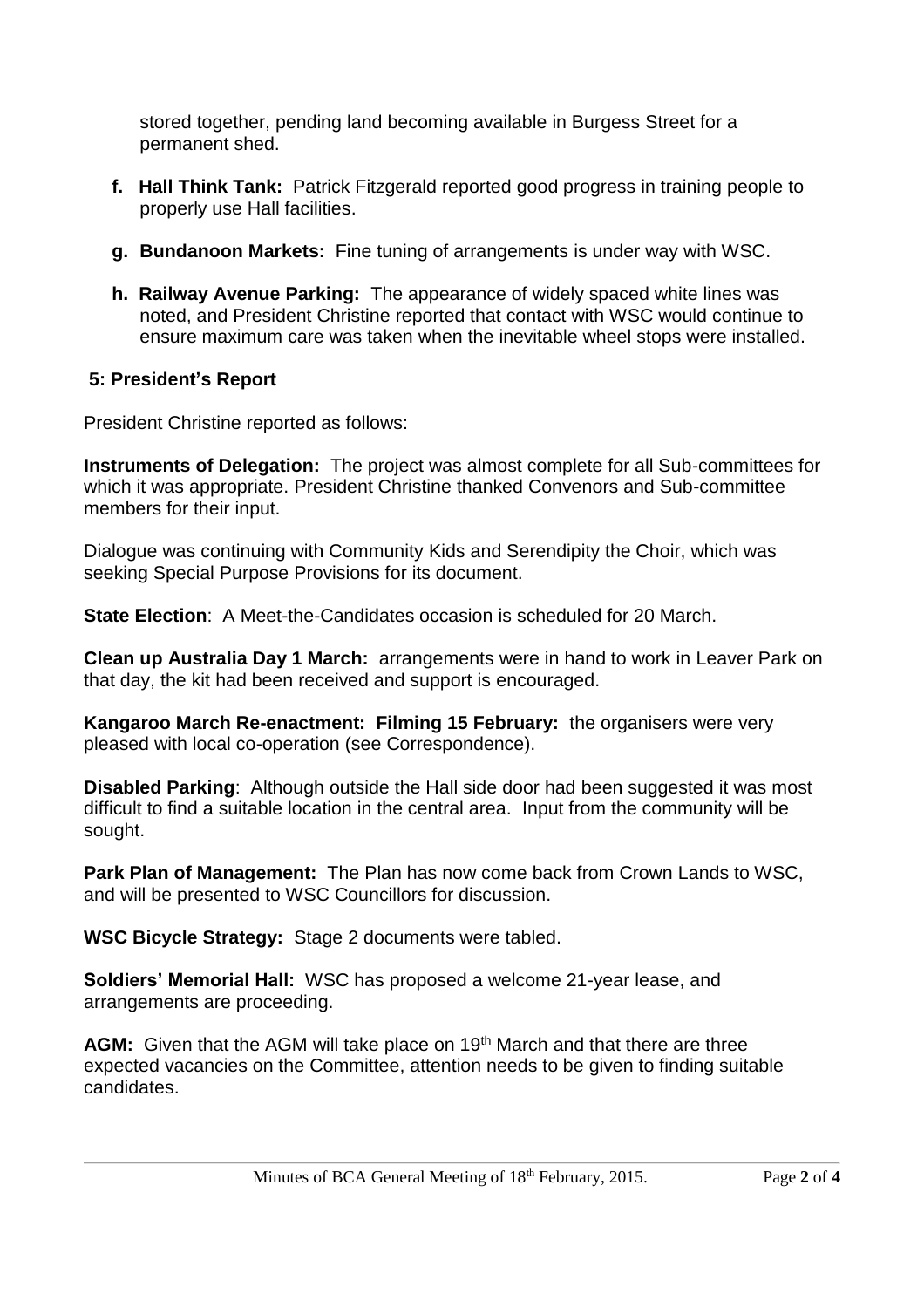**JCG:** Appreciation was expressed to Pam Davies who is retiring from her valued work as JCG Magazine Editor.

**Storage and Hiring of Equipment:** Now that reasonable storage has been secured, assembling and hire of equipment is possible and a basic schedule of charges has been prepared.

## **6: Treasurer's Report**

Sandra Nicholls reported the accounts were with the auditors for the preparation of the AGM financial report; tabled the draft Summary of BCA's financial position which covered a quieter period; and advised that Sub-committee handling of money had improved.

| Motion                                                                        |           |              |  |
|-------------------------------------------------------------------------------|-----------|--------------|--|
| That the Treasurer's Report of 18 <sup>th</sup><br>December 2014 be accepted. | Moved:    | Jeremy Tonks |  |
|                                                                               | Seconded: | Patrick      |  |
|                                                                               |           | Fitzgerald   |  |
| The Motion is carried                                                         |           |              |  |

## **7: Correspondence.**

IN:

**Kangaroo March re-enactment Committee** expressing appreciation for the excellent community co-operation given at short notice for publicity filming on Sunday 15 February.

**Brigadoon Committee** suggesting a specific sculpture for the 150<sup>th</sup> Anniversary celebrations.

**CIPS Real Estate** confirming the leasing arrangements for the storage facility.

**WSC Community Engagement Co-ordinator** on matters of interest to the Southern Villages.

**Pru Goward MLA** on a trial bus service to Berrima.

**8: Membership:** Ann McCarter advised there were now 449 members.

### **9: 2015 Bundanoon Sesquicentenary**

Christine Janssen reported on arrangements for the launch occasion on 4 March, and tabled merchandise which will be available during the year, including the sesquicentenary